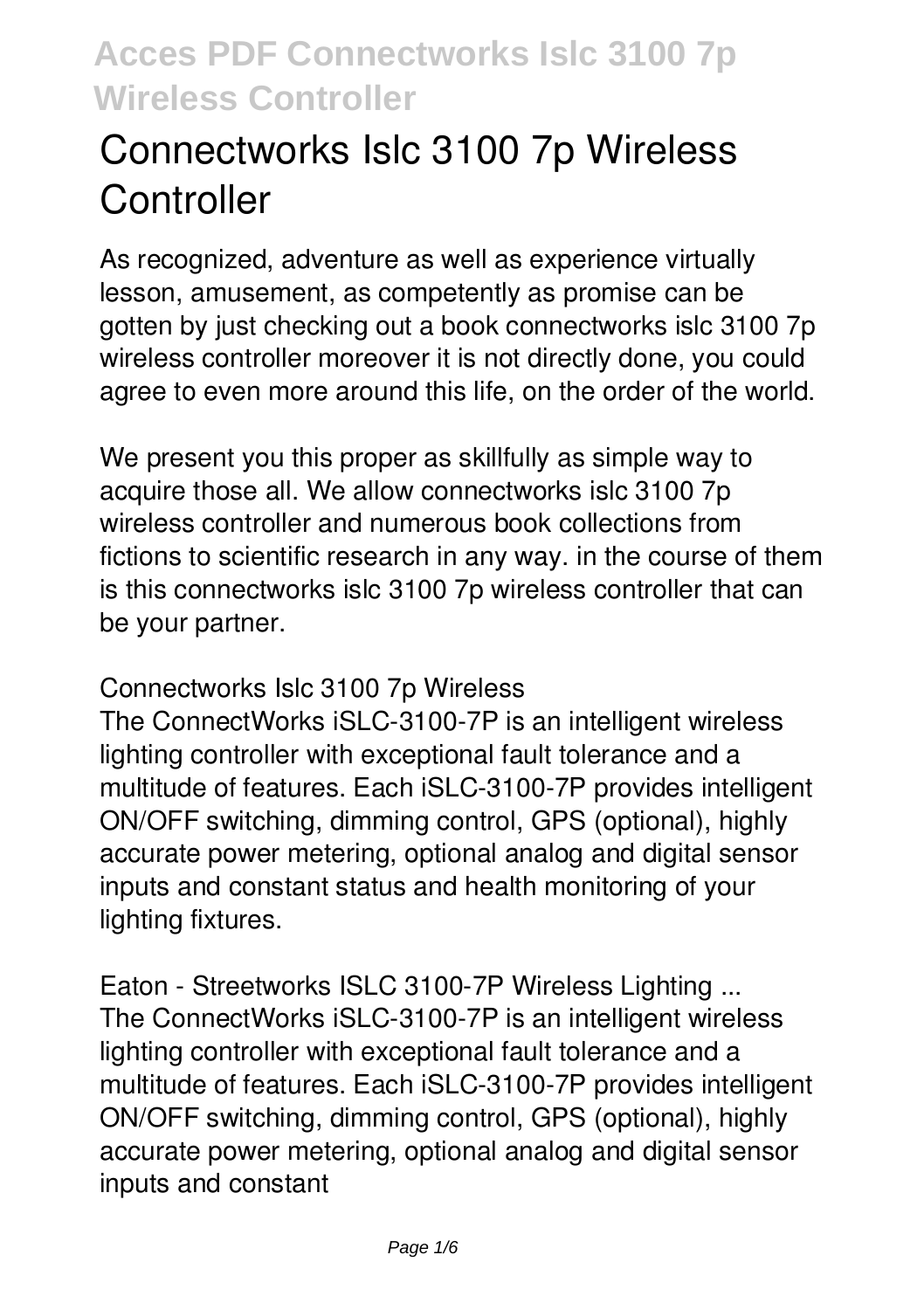*Connectworks Islc 3100 7p Wireless Controller* The ConnectWorks. iSLC-3100-7P-S is an intelligent wireless lighting controller with exceptional fault tolerance and a multitude of features. Each iSLC-3100-7P-S provides intelligent ON/OFF switching, dimming control, GPS (optional), highly accurate power metering, analog and digital sensor inputs and constant status and health monitoring of your

*LUMINAIRE - Royal Electric Supply Company* Connectworks Islc 3100 7p Wireless The ConnectWorks iSLC-3100-7P is an intelligent wireless lighting controller with exceptional fault tolerance and a multitude of features. Each iSLC-3100-7P provides intelligent ON/OFF switching, dimming control, GPS (optional), highly accurate power metering, optional analog and digital sensor

*Connectworks Islc 3100 7p Wireless Controller* The iSLC-3100-7P-S is an intelligent wireless controller that uses a highly robust and reliable self-forming and self-healing RF mesh network, and is economical for use on individual light fixtures for remote control and operations. Each iSLC-3100-7P-S provides intelligent on/off switching, dimming control, accurate power

#### *iSLC‐3100‐7P‐S*

CIMCON's Plug & Play Wireless Lighting Controller (iSLC) with Remote Monitoring, Dimming, GPS, Metering and Sensor Input Capabilities. CIMCONIs iSLC-3100-7P is an intelligent wireless lighting controller with exceptional fault tolerance and a multitude of features. Each iSLC-3100-7P provides intelligent ON/OFF switching, dimming control, GPS, highly accurate power metering, analog and digital sensor inputs and constant status and health monitoring of your Page 2/6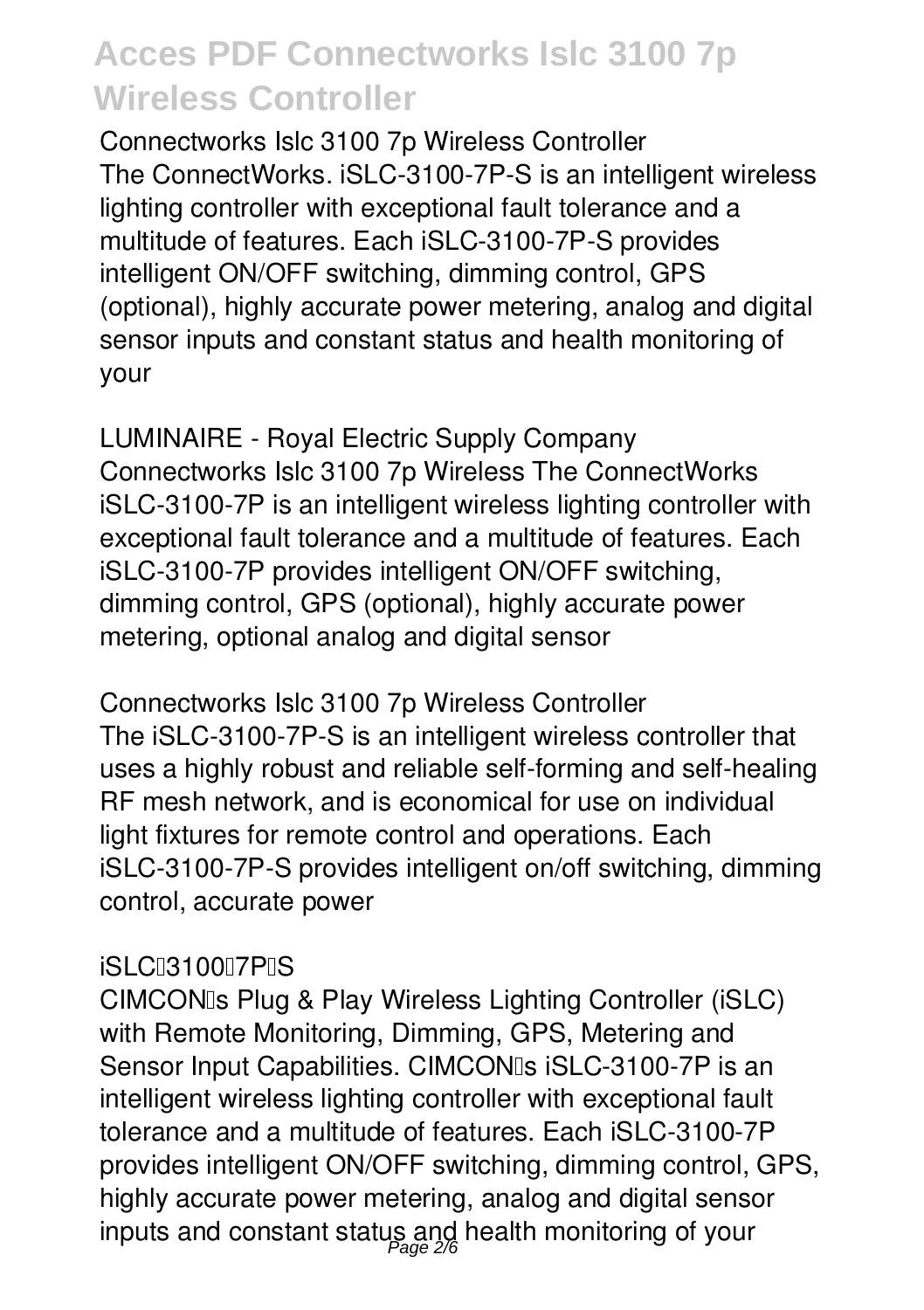lighting fixtures.

*Key Features of the iSLC-3100-7P - Green Frog Systems* CIMCON<sub>IS</sub> iSLC-3100-7P-S street light controller is specifically created for operation in Itron networks. This controller provides cities and utilities with an easy way to perform on/off switching, control dimming, and monitor and measure the health of lighting fixtures.

#### *iSLC 3100-7P-S - CIMCON Lighting*

Connectworks Islc 3100 7p Wireless Controllerfrom us currently from several preferred authors. If you want to comical books, lots of novels, tale, jokes, and more fictions collections are also launched, from best seller to one of the most current released. You may not be perplexed to enjoy all books collections connectworks islc 3100 Page 2/9

*Connectworks Islc 3100 7p Wireless Controller* You may not be perplexed to enjoy all book collections connectworks islc 3100 7p wireless controller that we will entirely offer. It is not not far off from the costs. It's just about what you obsession currently. This connectworks islc 3100 7p wireless controller, as one of the most dynamic

*Connectworks Islc 3100 7p Wireless Controller* Wireless Gateway Required WG-U-VZ 1 Wireless Lighting Controller Required iSLC-3100-7P-U-A-G-IO-CATB-2 up to 12, one per LED fixture Software as a Service Required SAAS-0001 up to 12, one per controller Training and Configuration Required FACTORY STARTUP-CW 1

*Connect Ahead pilot program - Cooper Industries* CIMCONIs iSLC-3100-7P-S is an intelligent wireless lighting controller with exceptional fault tolerance and a multitude of Page 3/6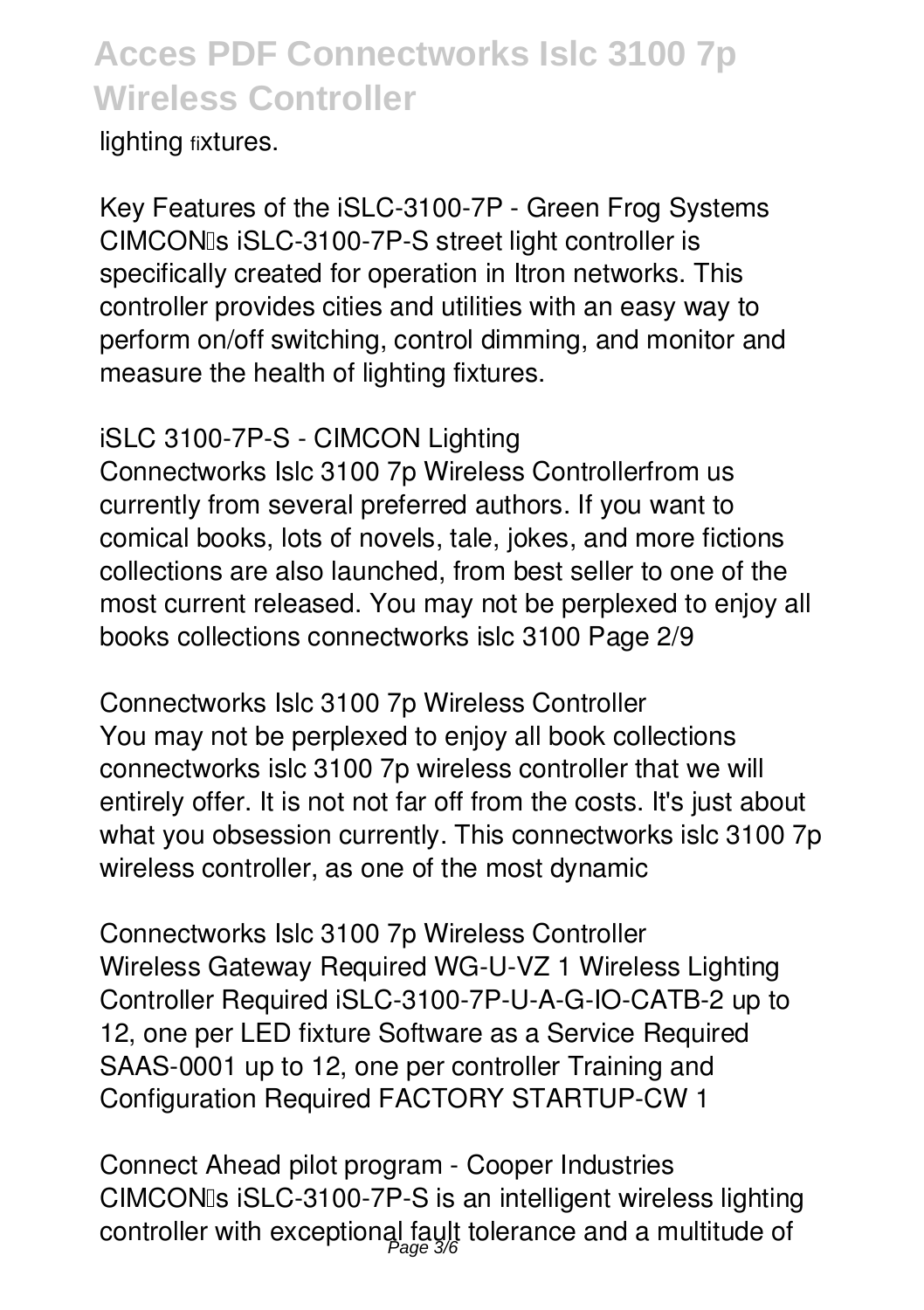features. Each iSLC-3100-7P-S provides intelligent ON/OFF switching, dimming control, GPS, highly accurate power metering, analog and digital sensor inputs and constant status and health monitoring of your lighting fixtures.

*iSLC 3100-7P-S RPMA Smart Street Lighting from ... - Ingenu* New Intelligent Street Light Controller Cimcon Photocontroller ISLC-3100-7P-S. \$54.99. Free shipping . CIMCON Lighting's iSLC-3100-7P wireless street light controller. \$119.00 + \$10.00 shipping . Picture Information. Opens image gallery. Image not available. Mouse over to Zoom-Click to enlarge ...

*New Intelligent Street Light Controller Cimcon ...* ConnectWorks is a centralized wireless outdoor lighting management system that provides solutions to today<sup>[]</sup>s complex challenges and rising energy costs facing communities, cities and campuses. It is ideal for area lighting, parking lot lighting, as well as street and highway lighting.

*EATON | ConnectWorks – [HUB] EiQ Engage* Read PDF Welfare Aziendale education, cubase vst tips tricks, free powerpoint presentations about bible stories for kids, instrument flight for army aviators the official us army field

#### *Welfare Aziendale*

engine simulation, chemfax labs answers acid base test kit i pdf download, landscape for a good woman, leading edge education workbook answers, embedded systems rajkamal second edition, connectworks islc 3100 7p wireless controller, el hijo del angel el segundo libro de megadriel primera parte de tres partes el hijo del angel el segundo libro ...

*Area Test Geometry Answers* Page 4/6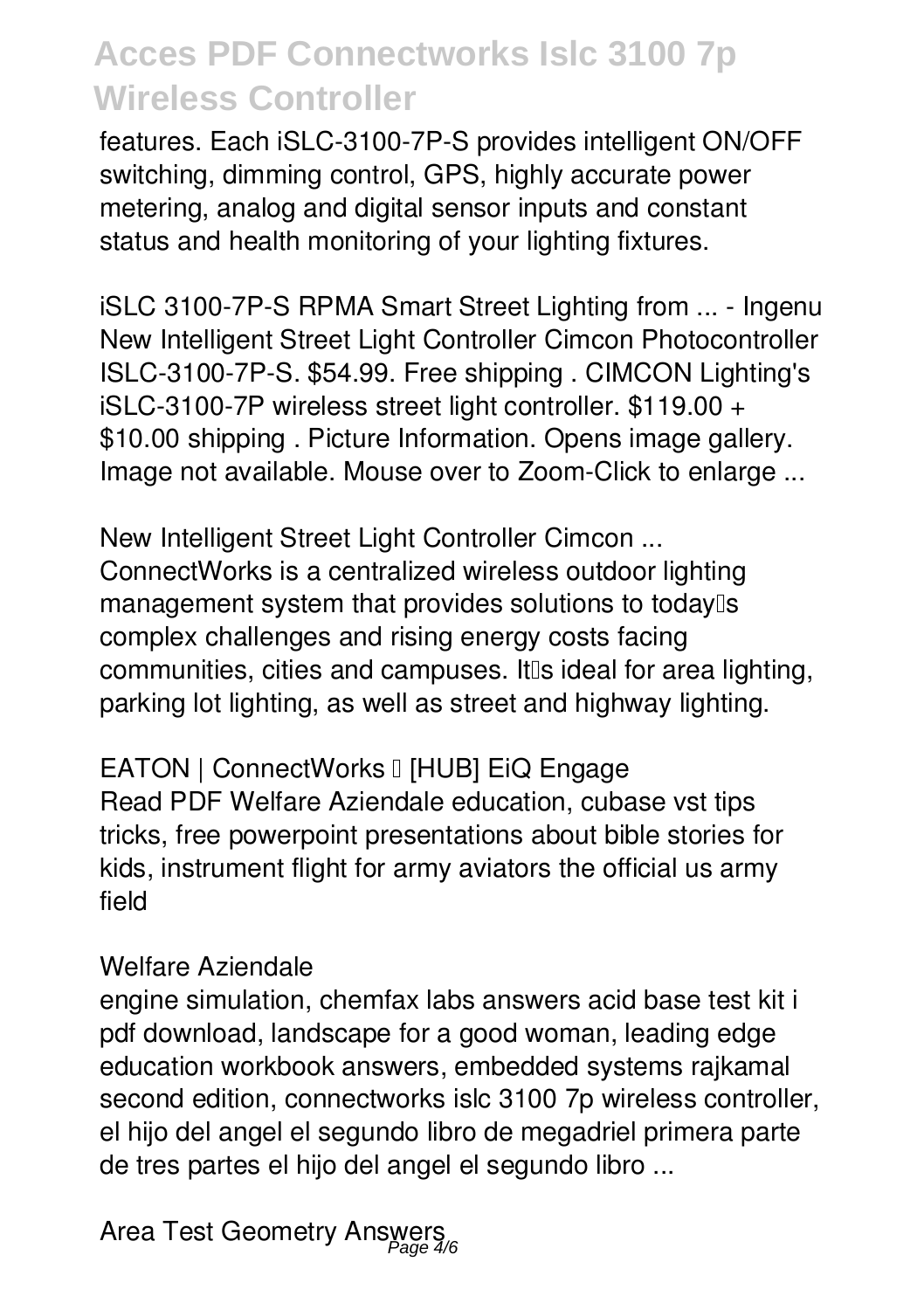Title: Human Legacy Modern Era Chapter 14 Author: www.partsstop.com-2020-12-14T00:00:00+00:01 Subject: Human Legacy Modern Era Chapter 14 Keywords

Human Legacy Modern Era Chapter 14 - partsstop.com are compatible with the iSLC-3100-7P intelligent wireless lighting controller (iSLC). 480V luminaires with 7-pin twistlock photocontrol receptacles are compatible with the iSLC-3100-7P-480 intelligent wireless lighting controller. Please consult your Eaton representative for ConnectWorks compatibility with 347 V luminaires.

City of Allentown - PA - Official Site : 0) A,:t, 7;iS 7: 45it8a 4M4Y:L A 7.I] 1IFCLMIGAQPr LD1FIFC X I Qli#In--1 2 fT 0)f\* W A9f6Xt JR )) 58tL LL 1998t2 3 58 IfSMI7' t \*)F S ~~~5, lilG-tX ~ MENAki hP ± StG9) , 3 ft 7MENA A G-A-# 7EG9 9to F f 0 \*A,4 f ffiy+4~ JCA R [email protected] o -ORL t j- L I 1-o 1994 tG ~-= fiE -' 54R I Ty 944gg tt - T ~Z% la1-~~7p itlm71'fA )/VRow I vh:Ub ...

#### Official PDF, 316 pages | Manualzz

connectworks islc 3100 7p wireless controller, extra practice 21 factoring polynomials answers, keller netw583 midterm exam answer, principles of geotechnical engineering 7th edition Page 5/8. Where To Download Chapter 4 Control Structures li solutions manual, carrier 30hr 100 chiller

Chapter 4 Control Structures Ii - download.truyenyy.com CIMCONIs iSLC-3100-7P-S is an intelligent wireless lighting controller with exceptional fault tolerance and a multitude of features. Each iSLC-3100-7P-S provides intelligent ON/OFF switching, dimming control, GPS, highly accurate power metering, analog and digital sensor inputs and constant status and health monitoring of your lighting fixtures.